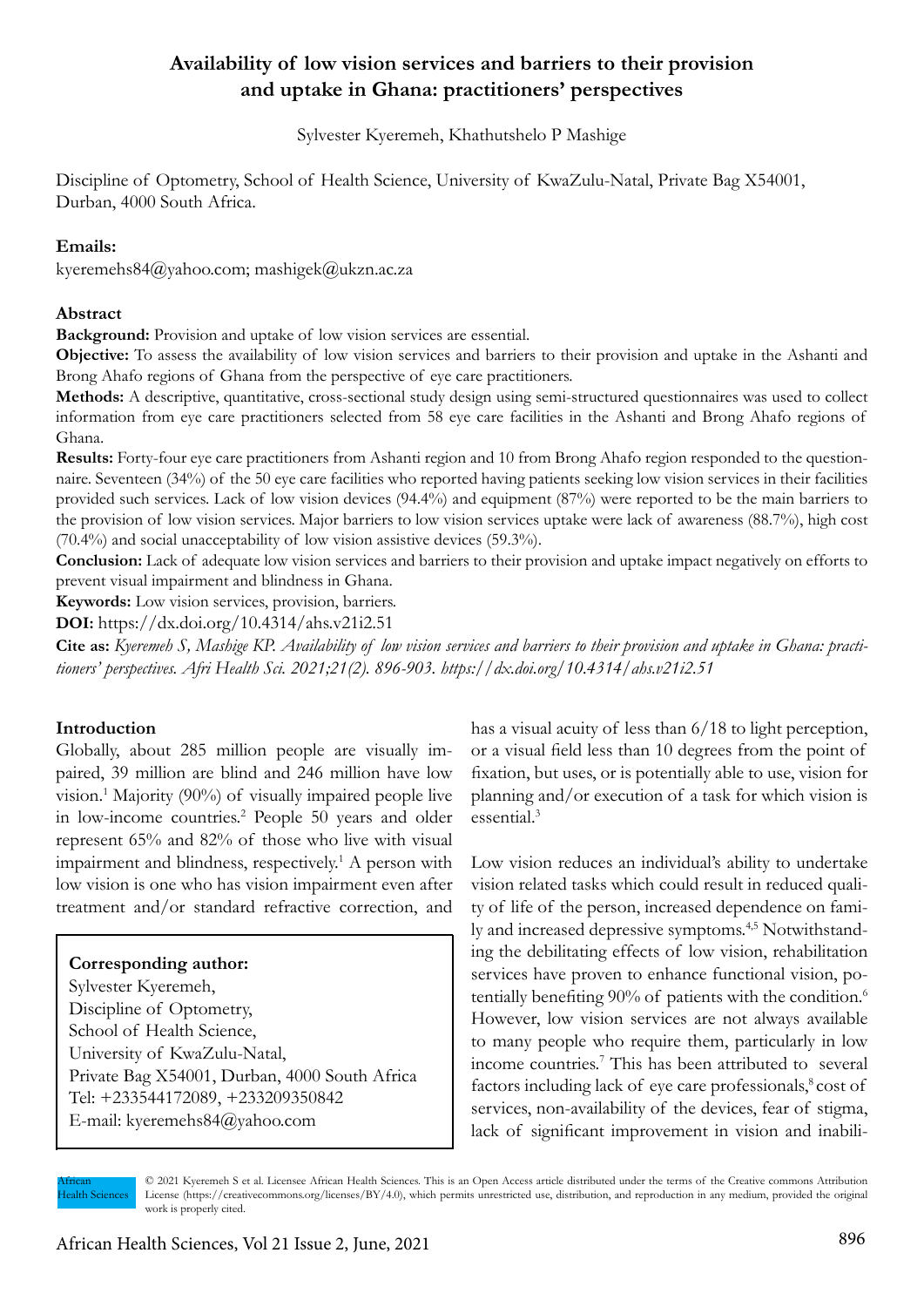ty to contact patients.<sup>9</sup> Other researchers have reported concurrent major health problems and patients not feeling the need for low vision rehabilitation as common reasons for not accessing low vision services.<sup>10</sup> In Ghana, while studies on the prevalence of low vision and blindness have been conducted, there is a paucity of literature on the availability of low vision services and barriers to their provision and uptake. Such information is important to provide the basis for low vision care planning and improvement in Ghana.

### **Methods**

A descriptive, quantitative and cross-sectional study was conducted in Ashanti and Brong Ahafo regions of Ghana between January 2015 and December 2016. A semi-structured questionnaire containing questions on demographic profile of eye care practitioners, availability of low vision services and barriers to their provision and uptake was used. The questions included categorical, ordinal and open-ended questions. The design of the questionnaire was based on the review of relevant literature.<sup>9, 11,12,13</sup> The survey was preceded by a pilot study conducted among eye care professionals who did not take part in the final study in order to critically evaluate and finalise the questionnaire. All queries from the questionnaire during the pilot study were addressed and the questionnaire adjusted accordingly before the final study was conducted. The questionnaires were hand delivered by the principal researcher and two assistant optometrists to the eye care practitioners in the 58 eye care facilities in the study areas. One eye care practitioner from each facility was selected based on their willingness to take part in the study. If there were two or more practitioners, only the head of the facility (head of low vision unit where applicable) participated in the study. In the absence of the head, any of the eye care practitioners was requested to complete the questionnaire. Follow-ups were made through telephone calls, and the completed questionnaires were collected from the practitioners by the principal researcher and the two assistant optometrists. In order to categorize a facility as providing low vision services, the eye care practitioner had to respond "yes" to the question "Do you currently offer any form of low vision services in your facility?"

Data were analysed with Statistical Package for Social Sciences (SPSS) version 20. The data from closed response questions was analysed descriptively and open response questions were summarized. Descriptive statistics such as frequencies and percentages were utilized and results presented in tables and figures. Pearson's chi-square test was used to assess statistical significance in observations. A p value less than or equal to 0.05 was considered significant. Permission to conduct the study was obtained from the Biomedical Research and Ethics Committee, University of KwaZulu-Natal (BREC Reference number: BE438/14) and the Ethical Review Committee of the Ghana Health Service (Ethical Approval ID No.: GHS-ERC: 09/10/14). Gatekeeper permission letters were obtained from the relevant authorities in each eye care facility. Eye care practitioners were provided with information documents and consent forms. Their identities remained confidential.

### **Results**

#### **Demographics**

Eye care practitioners from 44 facilities in Ashanti and 10 in Brong Ahafo regions responded to the questionnaire, giving a response rate of 93%. The facilities included 35 public, 16 private and 3 non-governmental organisations. Thirty-two males and 22 females responded to the questionnaires on behalf of their facilities, and their mean age was  $32.6\pm6.48$  years (range, 26 to 54 years). The eye care practitioners included 49 optometrists, 4 ophthalmic nurses and 1 ophthalmologist. There were 19 (35.2%) facilities in Kumasi Metropolis, followed by Sunyani Municipal 4 (7.4%), Ejisu Juaben District 3 (5.6%), Bekwai Municipal 3 (5.6%), Obuasi Municipal 3 (5.6%), Atwima Nwabiagya District 2 (3.7%), Atwima Kwanwoma District 2 (3.7%), Bosomtwe District 2 (3.7%), Sekyere East District 2 (3.7%), Sekyere South District 2 (3.7%), Berekum Municipal 1 (1.9%), Wenchi Municipal 1 (1.9%), Atwima Mponua District 1 (1.9%), Kintampo North District 1 (1.9%), Jaman North District 1 (1.9%), Jaman South District 1 (1.9%), Tano South District 1 (1.9%), Mampong Municipal 1 (1.9%), Asanti Akim North District 1 (1.9%) and Offinso District 1 (1.9%).

#### **Eye care facilities that provided low vision services** Fifty facilities had patients seeking low vision services at

different times of which 33 (66%) did not provide these services and 17 (34%) did. The 17 facilities which provided low vision services included 10 (58.8%) public, 5 (29.4%) private and 2 (11.8%) non-governmental organisations. In all these facilities, the services were provided by optometrists. Out of the 17 facilities providing low vision services, 11 (64.7%) were in Ashanti region while 6 (35.3%) were in Brong-Ahafo region.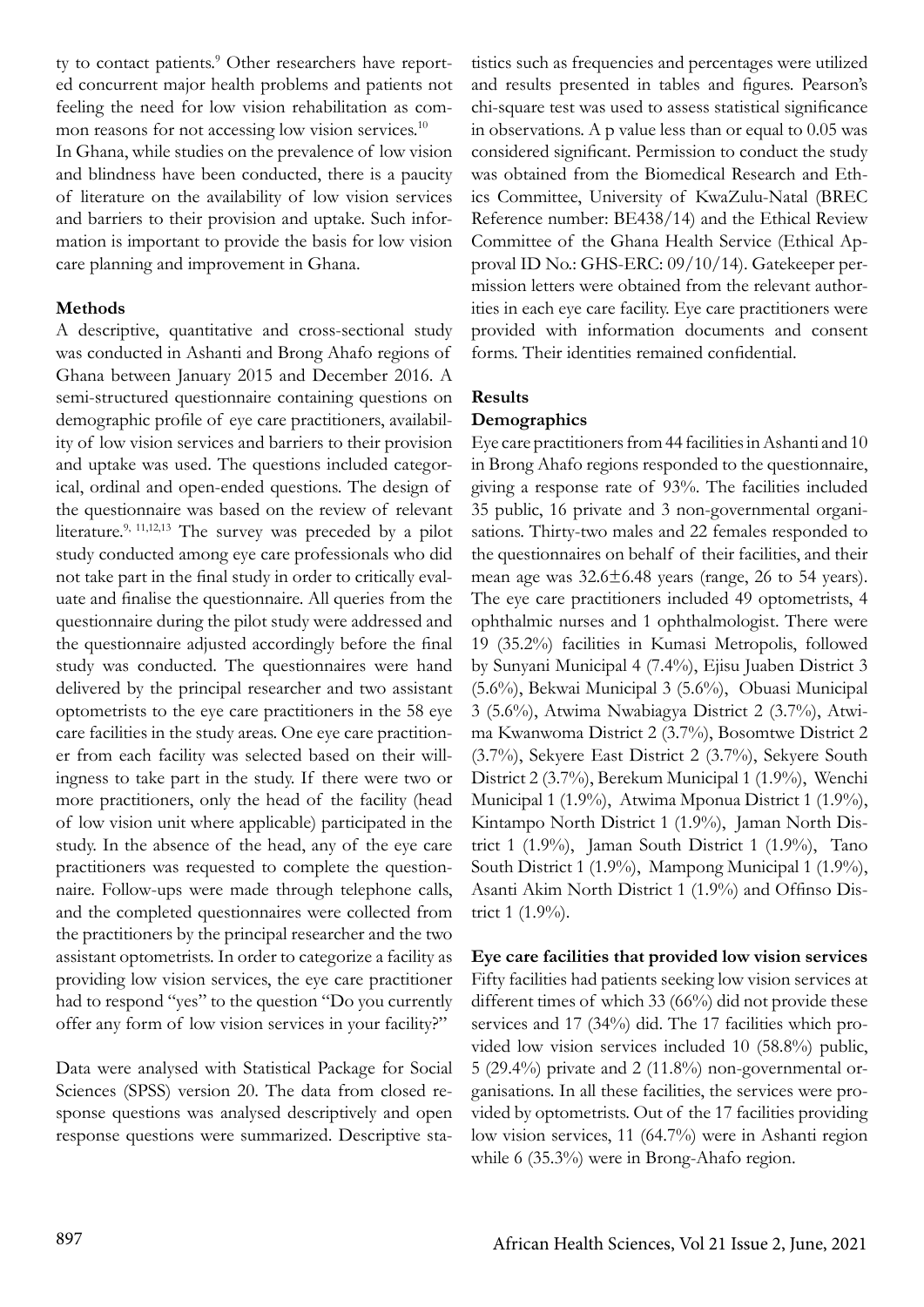#### **Low vision equipment**

The most common equipment available in all 17 facilities were direct ophthalmoscopes, trial lens sets (full aperture), universal trial frames, long handle occluder with

pinhole, pen torches and measuring tapes. The least available equipment were hand disc perimeter and computer software with text enlargement and voice output. The list of available low vision equipment is shown in Table 1.

| Table 1: Low vision equipment available in eye care facilities |  |  |  |  |  |  |
|----------------------------------------------------------------|--|--|--|--|--|--|
|----------------------------------------------------------------|--|--|--|--|--|--|

| Equipment                                                                   | <b>Number of facilities</b> |
|-----------------------------------------------------------------------------|-----------------------------|
| WHO low vision kit                                                          | 5                           |
| Streak retinoscope                                                          | 15                          |
| Direct ophthalmoscope                                                       | 17                          |
| Lens meter                                                                  | 12                          |
| Trial lens set (full aperture)                                              | 17                          |
| Universal trial frames                                                      | 17                          |
| Paediatric trial frames                                                     | 7                           |
| Trial lens holder                                                           | 6                           |
| Halberg clip                                                                | 2                           |
| Long handle occluder with pinholes                                          | 17                          |
| Cross cylinders $(\pm 0.5, \pm 1)$                                          | 17                          |
| Pen torch and measuring tape                                                | 17                          |
| Vision assessment equipment                                                 |                             |
| Light box for visual acuity test                                            | 7                           |
| Distant logMAR test charts-letter, number, tumbling Es, Landolt Cs          | 8                           |
| (one of each type)                                                          |                             |
| Near vision tests (calibrated for 40cm). reading acuity test (continuous    | 8                           |
| text in English)                                                            |                             |
| Symbol paediatric tests for matching and pointing (with and without         | 10                          |
| crowding)                                                                   |                             |
| Preferential looking system                                                 | 6                           |
| Contrast sensitivity test charts                                            | 10                          |
| PV-16 colour vision test (double set)                                       | 2                           |
| Amsler grids                                                                | 10                          |
| Hand disc perimeter                                                         | 2                           |
| Tangent screen                                                              | 1                           |
| <b>Optical low vision devices</b>                                           |                             |
| Spectacle magnifiers (half eyes)                                            | 4                           |
| Foldable and hand-held magnifiers with and without built-in light<br>source | 8                           |
| Stand magnifiers                                                            | 4                           |
| Dome and bar magnifiers                                                     | 3                           |
| Hand-held monocular telescopes                                              | 3                           |
| Filters                                                                     | 6                           |
| <b>Closed Circuit Television Devices (CCTV)</b>                             |                             |
| Colour television (20 inches)                                               | 2                           |
| Black and white hand-held CCTV magnifier                                    | 3                           |
| Full colour hand-held CCTV magnifier                                        | 3                           |
| Computer with laser printer and scanner                                     | 14                          |
| Computer software with text enlargement and voice output                    | 1                           |

#### **Types of clinical low vision services provided**

Clinical low vision services provided in the 17 facilities ranged from history taking to dispensing of optical and non-optical devices. These services were grouped

as "History and symptoms", "Needs/Goal setting" and "Clinical assessment" (Table 2). There was no significant difference in the range of clinical low vision services provided between the two regions ( $\chi$ 2 =12.621(12),  $p = 0.397$ .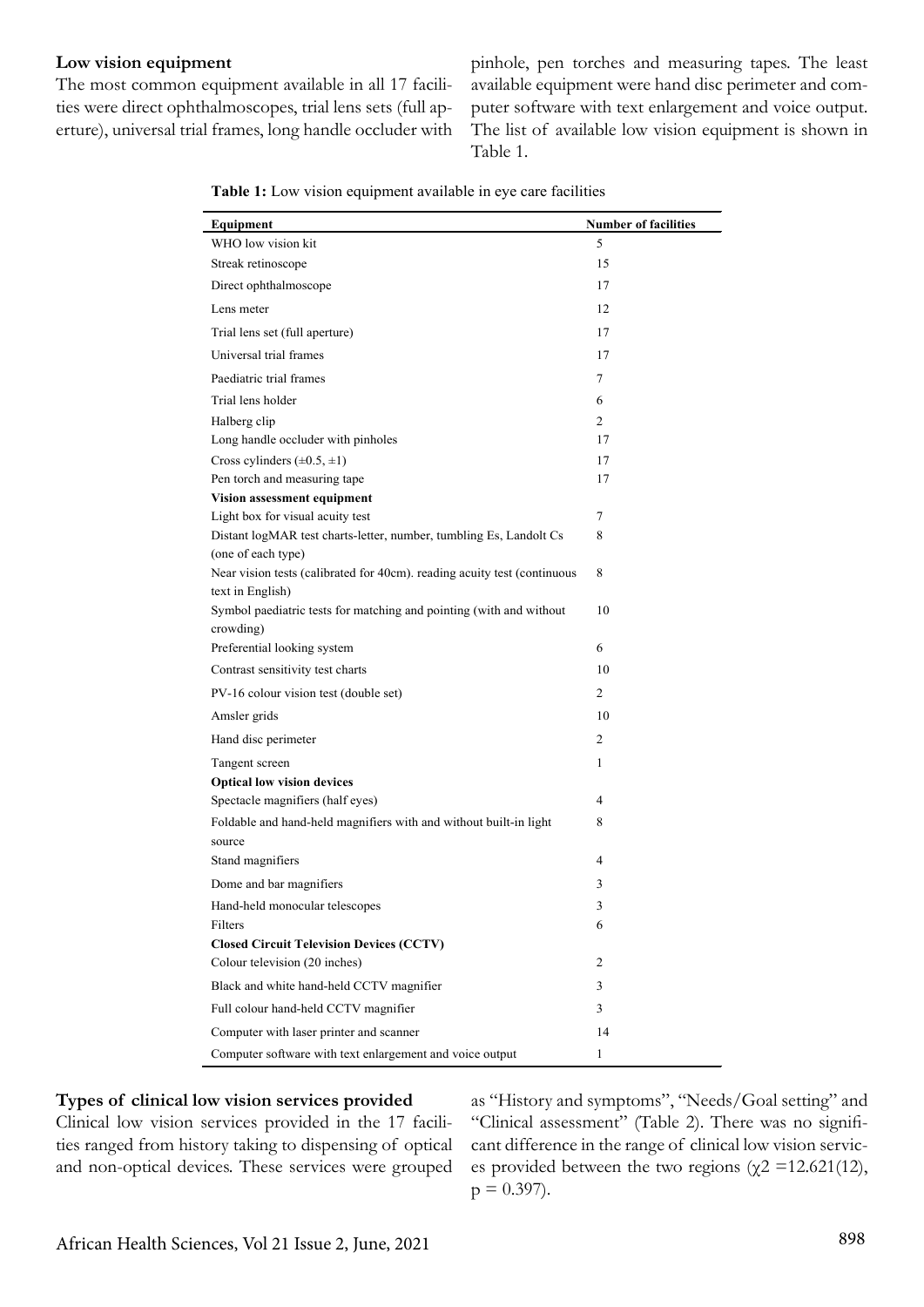| <b>Service provided</b>                   | Yes        | No             |
|-------------------------------------------|------------|----------------|
| <b>History and symptoms</b>               |            |                |
| Visual history                            | 16         | $\mathbf{1}$   |
| Ocular history                            | 16         | 1              |
| Medical history                           | 16         | 1              |
| Social history                            | 14         | 3              |
| Duration                                  | 14         | 3              |
| Other disability (physical/mental)        | 13         | $\overline{4}$ |
| Visual symptoms                           | 15         | $\overline{2}$ |
| Ocular symptoms                           | 15         | $\overline{2}$ |
| Medical symptoms                          | 14         | 3              |
| Social symptoms                           | 14         | 3              |
| Needs/goal setting                        | <b>Yes</b> | No.            |
| Distance tasks                            | 13         | $\overline{4}$ |
| Near tasks                                | 14         | 3              |
| Mobility                                  | 11         | 6              |
| Daily living skills                       | 10         | $\overline{7}$ |
| Current assistive devices                 | 11         | 6              |
| Support                                   | 9          | 8              |
| Treatment                                 | 9          | 8              |
| Other needs                               | 7          | 10             |
| <b>Clinical assessment</b>                | <b>Yes</b> | No.            |
| Distance visual acuity with logMAR chart  | 7          | 10             |
| Distance visual acuity with Snellen chart | 14         | 3              |
| Near/reading visual acuity                | 13         | $\overline{4}$ |
| Verification of distance prescription     | 14         | 3              |
| Verification of near prescription         | 14         | 3              |
| Retinoscopy                               | 12         | 5              |
| Distance refraction                       | 14         | 3              |
| Near refraction                           | 14         | 3              |
| Accommodation if relevant                 | 7          | 10             |
| Establishing magnification                | 9          | 8              |
| Contrast sensitivity                      | 5          | 12             |
| Glare function                            | 5          | 12             |
| Color vision                              | 7          | 10             |
| Visual field if relevant                  | 12         | 5              |
| Low vision assistive devices              | 9          | 8              |
| Dispensing low vision assistive devices   | 9          | 8              |
| Training in use of low vision devices     | 8          | 9              |
| Advice and referral if necessary          | 13         | $\overline{4}$ |

#### **Table 2:** Range of clinical low vision services provided

#### **Barriers to providing low vision services**

Lack of low vision devices 51 (94.4%) and equipment

47 (87%) were reported to be main barriers to the provision of low vision services. Other barriers to providing low vision services are shown in Figure 1.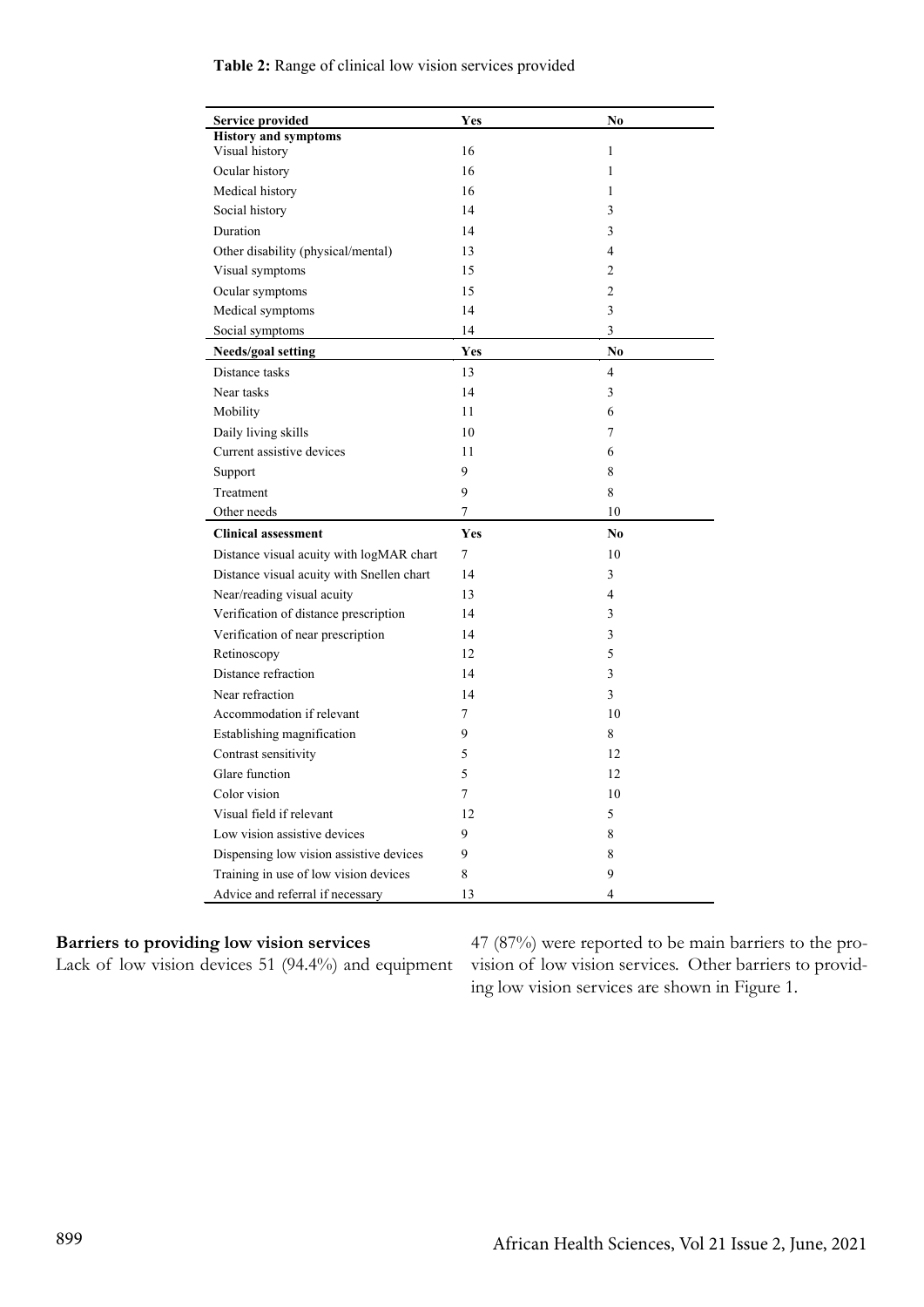

**Figure 1:** Barriers to providing low vision services

#### Barr**iers to uptake of low vision services**

Practitioners were requested to report what they perceived to be barriers preventing patients from utilising low vision services. Forty-seven (88.7%), 38 (70.4%) and 32 (59.3%) practitioners reported that lack of awareness, high cost of low vision devices and socially unacceptable devices, respectively, were the main barriers to uptake of low vision services by patients. Other reported barriers are shown in Figure 2.



**Figure 2:** Barriers to uptake of low vision services

#### **Discussion**

This study reports on the availability of low vision services and barriers to their provision and uptake in two regions of Ghana, from the perspective of eye care practitioners. The study showed that there is limited availability of low vision services. Lack of equipment and low vision devices were found to be major barriers

to providing low vision care while unawareness of low vision centres, high costs and social unacceptability of devices were perceived as major barriers to uptake of services by low vision patients. Most common barriers reported are external to the practitioners themselves and have also been mentioned in other studies.<sup>11,12,13</sup> These results have implications for planning and implementing low vision services in these regions.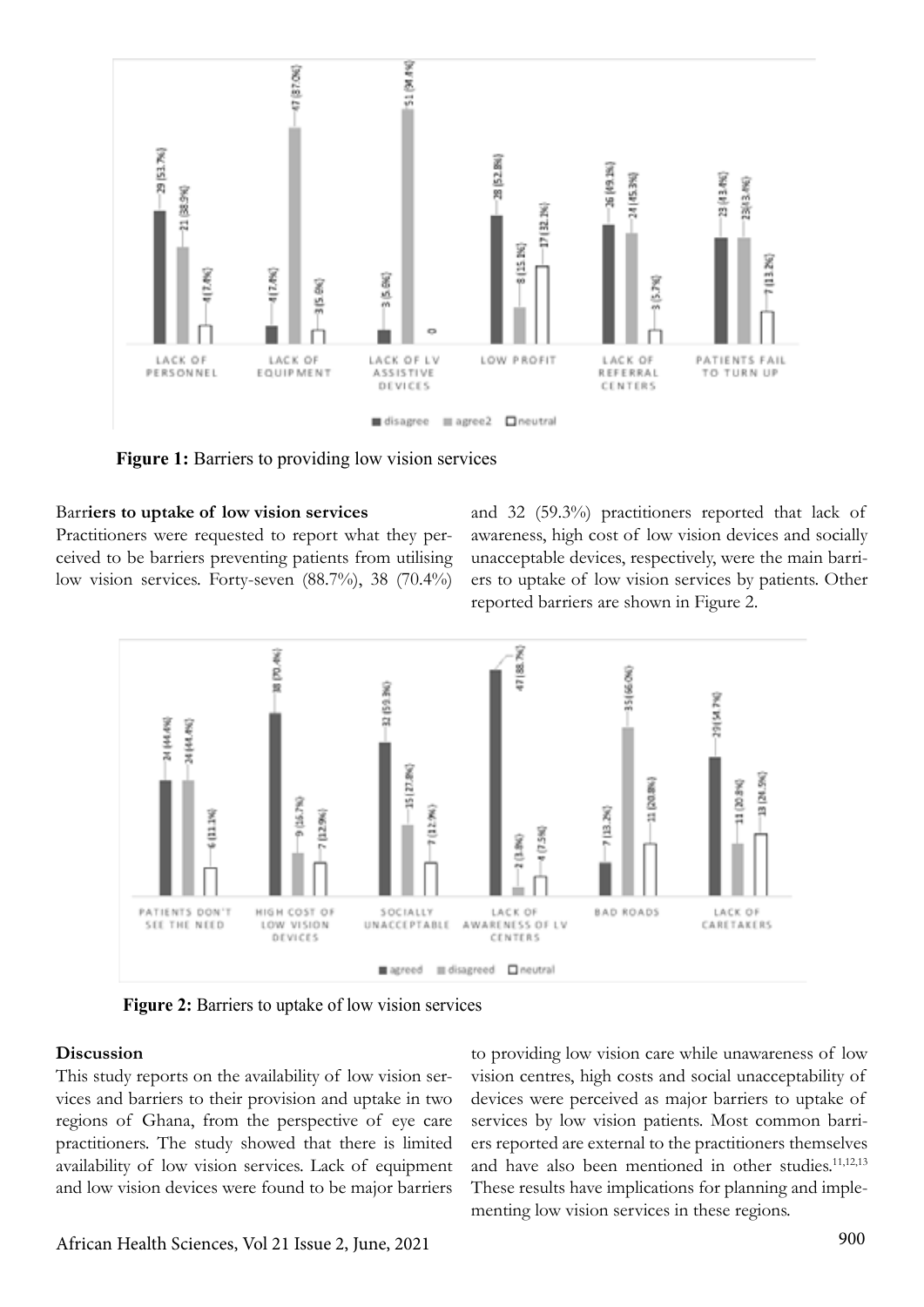Most eye care facilities were public institutions, which might be a reflection of the Ghana Health Services' aim to include eye care in many of its facilities. The majority of eye care practitioners were located in urban areas. This urban-rural disparity is similar to other health care disciplines in the country<sup>8</sup>. The relatively young mean age of practitioners in these regions augurs well for the profession as they will remain in active service for a longer time serving their communities. Boadi-Kusi et al<sup>14</sup> reported similar young mean age of eye care practitioners in other parts of Ghana. Most practitioners (90.7%) providing low vision services were optometrists, possibly because this cadre of eye care workforce's training has more emphasis on low vision compared to other eye care professionals.14

Most eye care facilities reported that they had patients who required low vision services. This suggests that there is need for such services possibly among the elderly due to the increasing life expectancy rates in Ghana.15 It is known that prevalence of low vision increases with age.<sup>16</sup> Yapa et al<sup>17</sup> reported that there is demand for low vision services in Ghana but few facilities provided it.

The few eye care facilities that provided low vision services lacked many low vision-specific equipment and low vision assistive devices (Table 1 and Figure 1). Only eight facilities owned logMAR charts, which are preferable to Snellen visual acuity charts for low vision patients for the following reasons: Snellen visual acuity charts have few letters at poorer acuity levels (only one at 6/60) which can make a person with low vision feel dispirited. Snellen acuity charts display unequal number of optotypes on each line and unequal increments between lines. Each of these factors impacts the accuracy of visual acuity and magnification measurements. As a result of unequal optotypes on each line, patients with better vision are exposed to more letters to read which can result in 'crowding'. Considering these characteristics, visual acuity at different distances cannot be equated. LogMAR acuity charts have standard increments and optotypes making them more appropriate when testing low vision patients.18,19

Most tests performed were part of routine eye examination. Tests that have important role in clinical low vision assessment such as contrast sensitivity and glare testing were not routinely performed. Contrast sensitivity gives better assessment of the patient's ability to function in the real world and it's useful when considering the utility of low vision devices and when to refer

someone who has lens opacities as secondary pathology.20 Colour vision was not routinely assessed, possibly because not much can be done to improve it. Visual field testing was reported to be performed if indicated, probably because this is more of a function than disease detection or monitoring test (usually, disease causing the vision loss is known).

### **Barriers to the provision of low vision services**

Practitioners indicated that lack of equipment (87%) and low vision devices (94%) were major barriers to the provision of low vision services (Figure 1). This may be attributed to the general non-availability of these equipment and devices on the Ghanaian market and high import duties. Other researchers<sup>9,11-13</sup> also identified lack of low vision devices as a barrier to providing this service. Appropriate equipment is necessary to provide comprehensive low vision services.

Lack of referral centers and patients' failure to turn up for care were other barriers to the provision of low vision services. Lack of information about referral centers among eye care professionals could result in failure to refer, thereby, negatively affecting uptake of low vision services. Effective communication and liaisons among eye care professionals might help publicize existing referral centers and encourage practitioners to refer cases when necessary. Jose et al<sup>13</sup> also found lack of availability of low vision care centers as major barriers to low vision care in India. There could be many reasons why patients fail to turn up for low vision services. O'Connor et  $al<sup>21</sup>$  identified proximity and convenience as the main facilitators to service use while issues concerning transport, needing an accompanying person, lack of information about the service and poor health were the main barriers in their study in Melbourne, Australia.

#### **Barriers to the uptake of low vision services**

Practitioners reported that "unawareness of low vision centres" was the highest impediment to patients utilising low vision services. This finding supports the reports from other studies that lack of public awareness about low vision care is a significant barrier to uptake of low vision services.<sup>12,13</sup> Okoye et al<sup>12</sup> reported that lack of public awareness of low vision care was a major barrier to clinical low vision provision in Nigeria. These results suggest the need to raise awareness on patients' general health and eye care issues, which could in turn increase low vision service uptake. Exploring appropriate advertising avenues and organizing outreach programs to inform the public about low vision and its care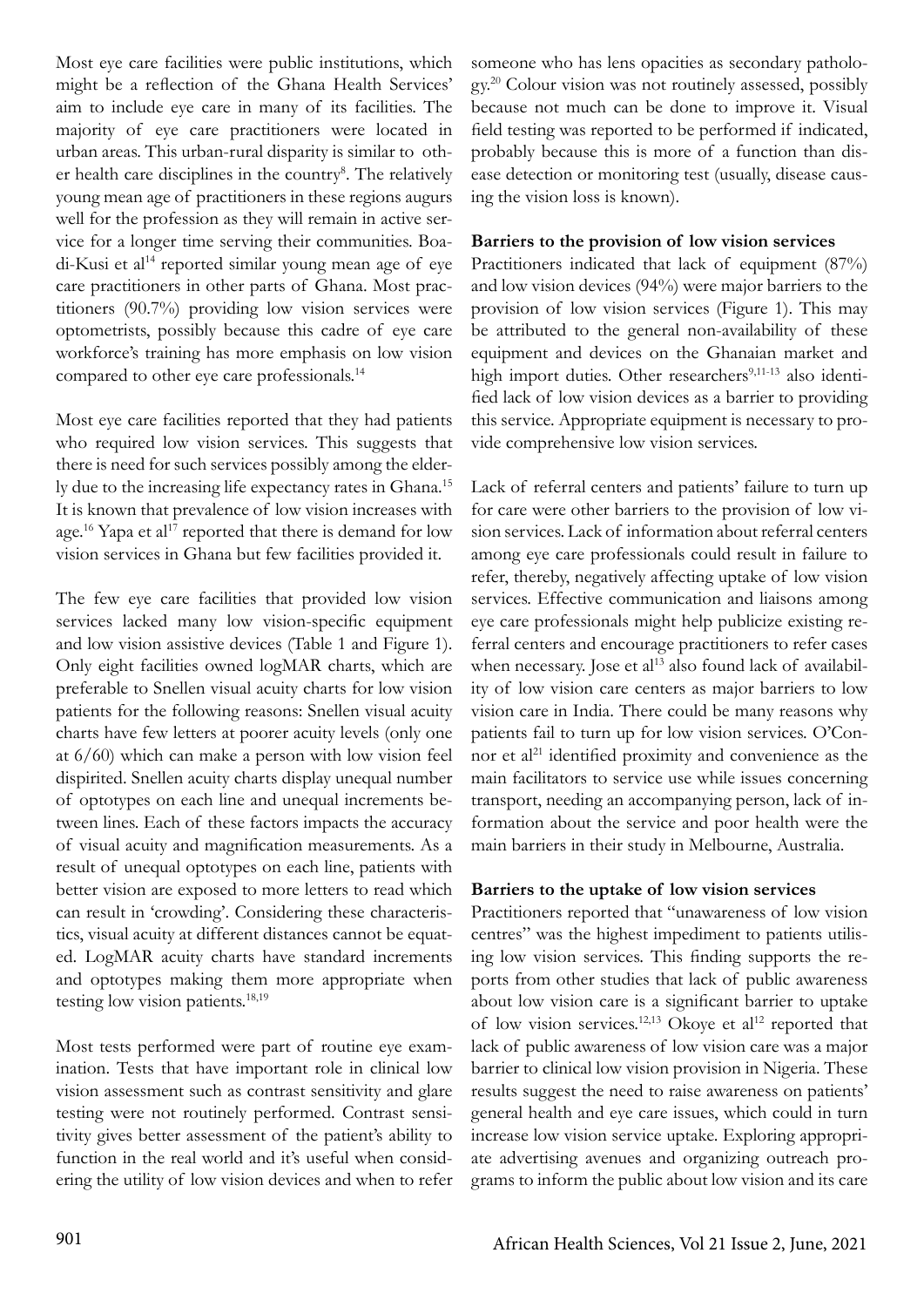centers may help to enhance awareness among patients and improve uptake of these services.

High cost of low vision devices was also reported to be a major barrier to patients using low vision services. Adjusting pricing system of devices could accommodate the purchasing capacity of majority in the community, and address the burden of low vision. Many people with low vision in the regions studied rely on government disability benefits and pension as a primary source of income. Therefore, their ability to afford the high cost of low vision devices is a cause for concern. In addition to cost and affordability, it would be useful to understand aspects of "lack of need" and "social unacceptability" in greater depth, by probing, for instance, the social and cultural factors that lead to someone feeling this way with regards to low vision devices.

Other issues related to uptake of services are influenced by the dynamics in the family, culture and community. Lack of caretakers/caregivers has been reported as a barrier to uptake of services by low vision patients. Marmamula et  $al^{22}$  reported that "individuals who cannot draw upon the support of family or care givers to accompany them to the clinic or to provide related assistance may be less likely to act upon a need when it is felt".

#### **Limitations**

This study has certain limitations. Firstly, this was a quantitative study and is therefore subject to all the shortcomings of quantitative studies, including limited in-depth understanding of the participants' responses. Secondly, the results of this study are based on practitioners' responses from two regions of Ghana and cannot be generalized to all the practitioners in the country.

# **Conclusion**

The study showed that availability of low vision services is limited in Ashanti and Brong Ahafo regions of Ghana. Barriers to the provision of low vision services reported by the practitioners are mainly economic barriers such as lack of equipment and assistive devices. These barriers can be addressed with the service providers, by making the equipment available and devices affordable. Barriers to uptake of low vision services reported are relatively more challenging to change or address. Lack of 'felt need,' awareness of low vision centres and personal reasons such as social unacceptability of the devices and lack of caretakers/caregivers/ supportive family structure, require a sustained longterm effort both at the individual level and by the service providers to create an impact. Understanding and addressing these barriers are essential to planning low vision services in these regions.

### **Acknowledgment**

K.P.M. is a University of KwaZulu-Natal (UKZN) Developing Research Innovation, Localisation and Leadership in South Africa (DRILL) fellow. DRILL, is a NIH D43 grant (D43TW010131) awarded to UKZN in 2015 to support a research training and induction programme for early career academics. The content is solely the responsibility of the authors and does not necessarily represent the official views of DRILL. The authors are grateful to all participants for their corporation. We appreciate the efforts of the College of Health Sciences (CHS) for their financial support, the Department of Optometry and African Vision Research Institute (AVRI), Durban -South Africa, for their immense assistance. Thanks to Linxstat Consult Limited for performing the statistical analysis.

# **Conflicts of interest**

The authors report no conflicts of interest.

# **Authors' contributions**

S.K. and K.P.M were involved in conceptualising, designing and preparing the draft manuscript. S.K. collected the data. S.K and K.P.M made equal contributions in writing this article.

# **References**

1. Pascolini D, Mariotti SPM. Global estimates of visual impairment. *Br J Ophthalmol*. 2012;96 (5):614−618.

2. Zhu RR, Shi J, Yang M, Guan HJ. Prevalences and causes of vision impairment in elderly Chinese: a socioeconomic perspective of a comparative report nested in Jiangsu Eye Study. *Int J Ophthalmol*. 2016;9(7):1051– 1056.

3. World Health Organisation. Blindness and vision impairment prevention; Priority eye diseases; Refractive errors and low vision [Internet]. 2019[Cited 2019, April 30]. Available from https://www.who.int/blindness/ causes/priority/en/index4.html

4. Hassell JB, Lamoureux EL, Keeffe JE. Impact of age related macular degeneration on quality of life. *Br J Ophthalmol*. 2006;90(5):593–596.

5. Evans JR, Fletcher AE, Wormald RPL. Depression and anxiety in visually impaired older people. *Ophthalmol*. 2007;114:283—288 PubMed .

6. Hinds A, Sinclair A, Park J, Suttie A, Paterson H,